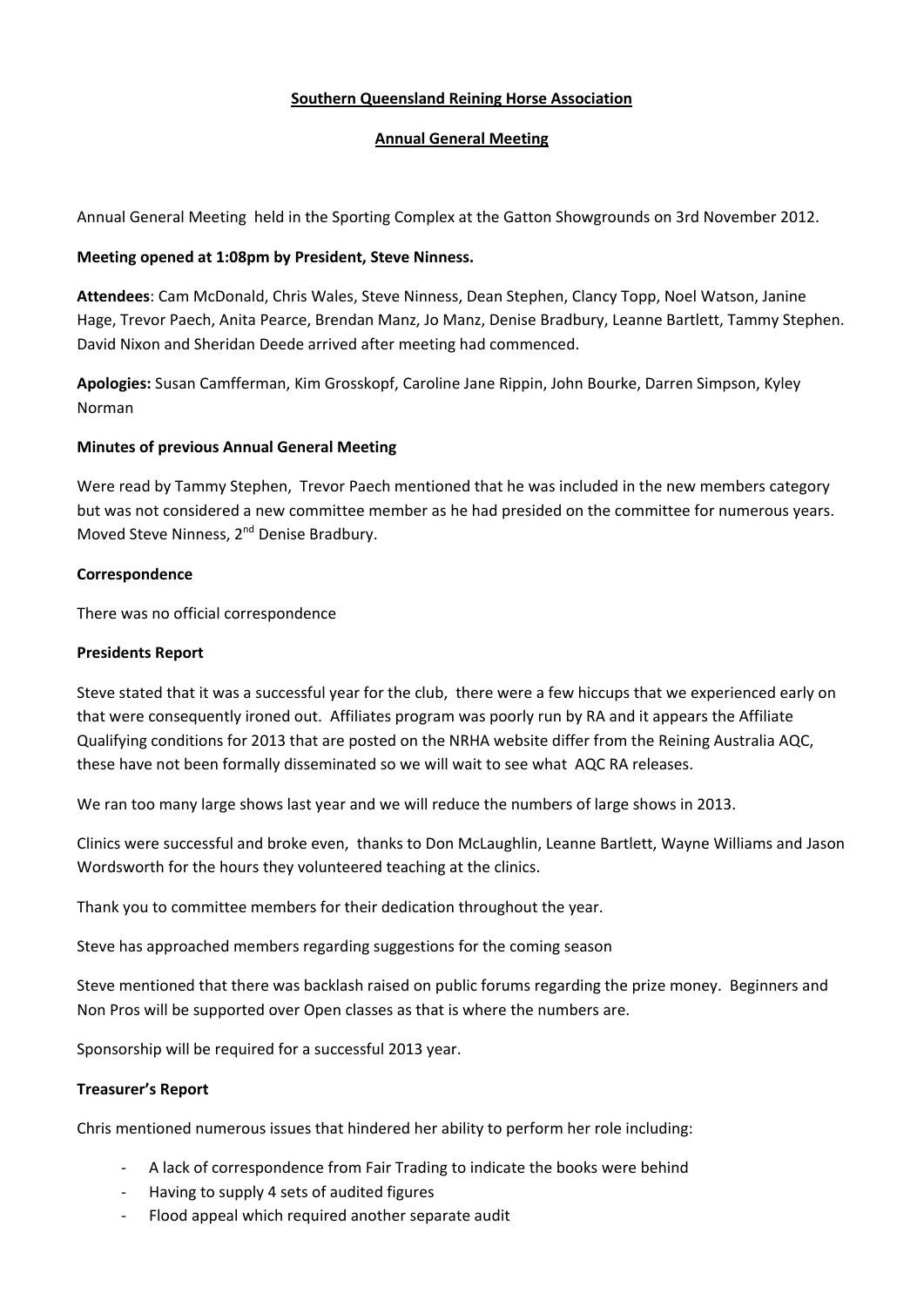- Change of financial year
- Lack of functionality with the base QuickBooks software package and "driver error".
- RA changing the requirements for Affiliate Qualifying, specifically the number of shows an Affiliate must hold contributed to the year's loss as we wouldn't of held that many qualifying shows if we didn't need to.

Chris presented two reports for audited books from:

- Feb  $1^{\text{st}}$  2011 to Jan 31st 2012 and,
- Feb  $1<sup>st</sup>$  2012 to July 31 $<sup>st</sup>$  2012</sup>

This will comply with the Fair Trading requirement for the audited figures to not exceed a period greater than 12 months for individual submissions.

An Honorary Payment was entered in QuickBooks to cover the gatekeeper and announcer and such roles.

Paying people to do jobs such as gate keeping, announcing and scribing eats in to profits but there are a lack of volunteers to help with these roles.

Membership money contributed to prize money for the large shows.

Judges are at least \$500 a day, Leanne Bartlett disputed this saying there are judges that will apply pro rata fees but it was agreed that most judges who offer this tend to have a conflict of interest within the club.

Members are still trying to avoid paying the facility fee and Chris states that she has to check every show that members have paid this fee.

PCRS lost \$6000, \$700 was lost on the Southern Cross Series.

Leanne Bartlett asked where the fundraising money is located in the printouts and Chris replied "in the show income".

The clinic expenses was questioned by Leanne Bartlett due to the amount not being a multiple of \$100 which was the clinicians agreed payment, Chris replied that "Don McLaughlin took a % of the fee as he lives close to the arena".

The show equipment purchased in 2011 included the laptop and software.

Chris stated that there are amounts of money entered in the wrong categories.

It was noted that there was no NRHA levy for 2012, Chris thinks it might be in Show Expenses.

There is no breakdown for Permits, Licenses or NRHA income in and out and this is confusing and creates auditing issues.

More than one person entering data creates problems.

There is approx \$15000 in the bank account.

Tammy Stephen asked Chris what is the amount of public liability insurance coverage, Chris was unsure of the amount.

Steve Ninness moved that we accept the audited figures for February  $1^{st}$  2012 – 31st July 2012, 2<sup>nd</sup> Denise Bradbury.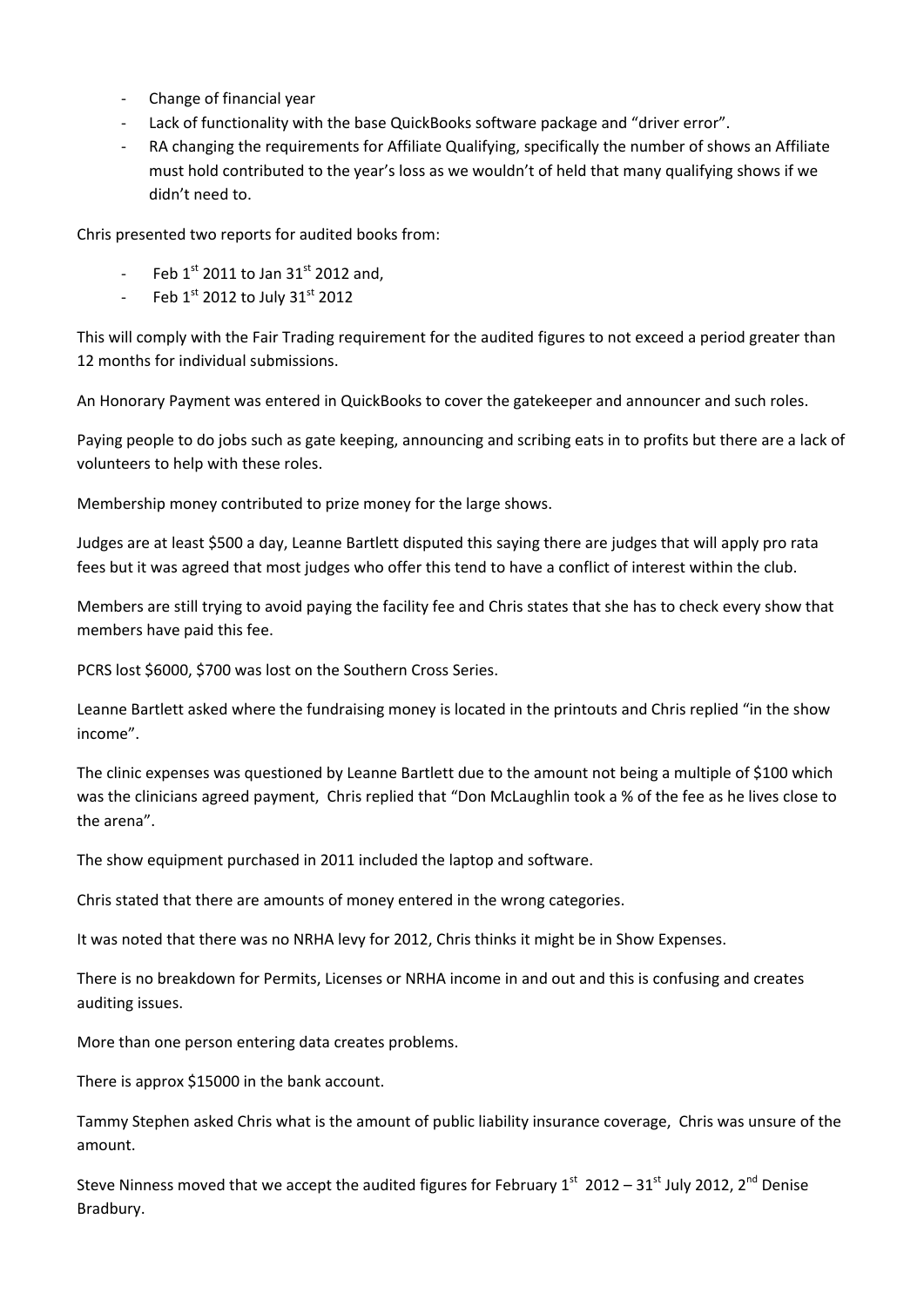## **Election of Office Bearers.**

There was no official nominations received by the secretary in the specified time frame so all positions were to be filled from the floor.

Cam McDonald presided as the chair for election purposes.

Susan Camfferman and Trevor Paech both officially resigned from the committee.

Steve Ninness declared all positions available.

Tammy Stephen nominated Steve Ninness for President, LeanneBartlett  $2^{nd}$ , there were no other nominations, Cam McDonald declared Steve Ninness as President.

Steve Ninness nominated Brendan Manz for Vice President, Leanne Bartlett 2<sup>nd</sup>, there were no other nominations, Cam McDonald declared Brendan Manz as Vice President.

Leanne Bartlett nominated Tammy Stephen as Secretary, Chris Wales 2<sup>nd</sup>, there were no other nominations, Cam McDonald declared Tammy Stephen as Secretary.

Leanne Bartlett nominated Dean Stephen as Treasurer, Tammy Stephen 2<sup>nd</sup>, there were no other nominations, Cam McDonald declared Dean Stephen as Treasurer.

Tammy Stephen nominated Sheridan Deede and Janine Hage for the joint position of show secretary, Steve Ninness 2<sup>nd</sup>, there were no other nominations, Cam McDonald declared Sheridan Deede and Janine Hage as the new show secretaries.

Steve Ninness nominated Jo Manz for a committee position, Sheridan Deede 2<sup>nd</sup>, Cam McDonald declared Jo Manz as a committee member.

Tammy Stephen nominated Leanne Bartlett for a committee position, Dean Stephen 2<sup>nd</sup>, Cam McDonald declared Leanne Bartlett as a committee member.

Tammy Stephen nominated Denise Bradbury for a committee position, Leanne Bartlett 2<sup>nd</sup>, Cam McDonald declared Denise Bradbury as a committee member.

Jo Manz nominated Anita Pearce for a committee position, Dean Stephen 2<sup>nd</sup>, Cam McDonald declared Denise Bradbury as a committee member.

All remaining committee positions were declared casual vacancies.

### **Appointment of an Auditor**

Chris indicated that MK Audit Services Pty Ltd would be available to continue the clubs auditing, Dean Stephen is to contact MK to confirm.

Steve Ninness declared the 2012 Annual General Meeting closed at 2:25pm.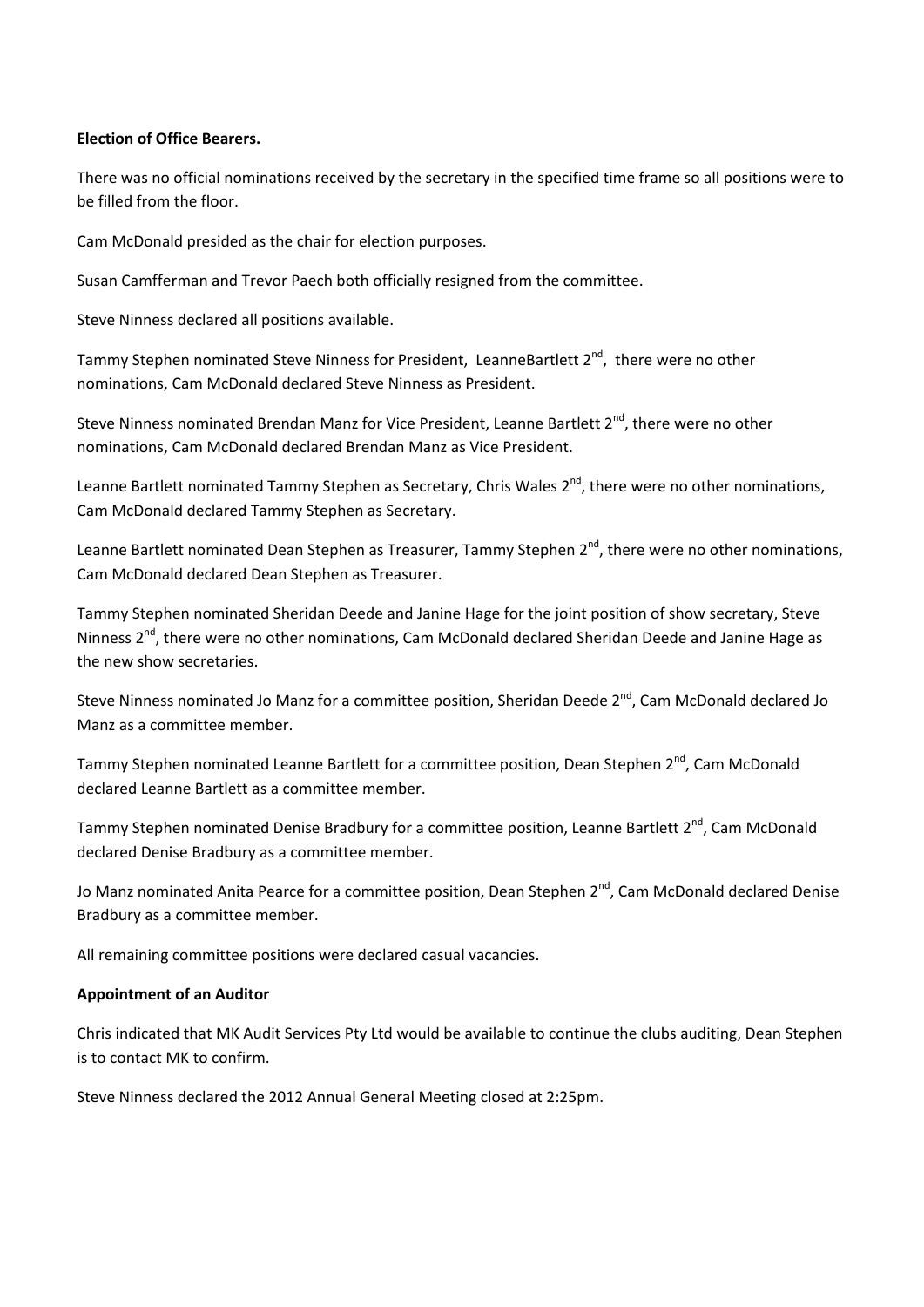# **Southern Queensland Reining Horse Association**

## **Board Meeting**

Board meeting held at the Gatton Sports Complex, Gatton Qld on 3<sup>rd</sup> November 2012.

## **Meeting opened at 2:35pm by President Steve Ninness.**

**Attendees**: Cam McDonald, Chris Wales, Steve Ninness, Dean Stephen, Clancy Topp, Noel Watson, Janine Hage, Trevor Paech, Anita Pearce, Brendan Manz, Jo Manz, Denise Bradbury, Leanne Bartlett, Tammy Stephen, David Nixon and Sheridan Deede.

### **2013 Show Dates**

12 & 13<sup>th</sup> January – Open Pen

- $2^{nd}$  &  $3^{rd}$  February Ribbon Show/Clinic
- $2^{nd}$  &  $3^{rd}$  March Slide N Spin jackpot, qualifier (Drought Masters in beef shed)
- $6^{th}$  & 7<sup>th</sup> April Ribbon Show (Q13 Reining 9<sup>th</sup> & 10<sup>th</sup> April)
- $11^{th}$  &  $12^{th}$  May Jackpot Show
- $30<sup>th</sup>$  May to  $2<sup>nd</sup>$  June Pacific Coast Spectacular
- $22^{nd}$  &  $23^{rd}$  July Ribbon Show
- $31<sup>st</sup>$  Aug to  $1<sup>st</sup>$  Sept Ribbon Show
- $5<sup>th</sup>$  &  $6<sup>th</sup>$  October Ribbon Show
- 2<sup>nd</sup> & 3<sup>rd</sup> November Clinic, Hi Point BBQ, Open Pen

### **Show Expenses**

Confirmed with Cam McDonald

\$150 arena hire per day, if arena is to be hired for more than 2 days then it is \$150 for the first day and \$75 for each day after that.

\$50 for tractor hire for the duration of the show, Cam fills tractor up prior to the show then lets us know how much fuel the tractor is down after the show.

\$50 for the office hire for the duration of the show

\$50 for the showers and toilets for the duration of the show

\$6 an hour for arena lights and \$6 an hour for the stable lights and we are to monitor this and provide Cam an estimate.

\$20 a day for each stable and \$12 a day for each camp site (powered or not)

Clinicians are to have blue cards, tractor drivers are to have a Medium Rigid license and there are 5 wheelbarrows and 5 rakes.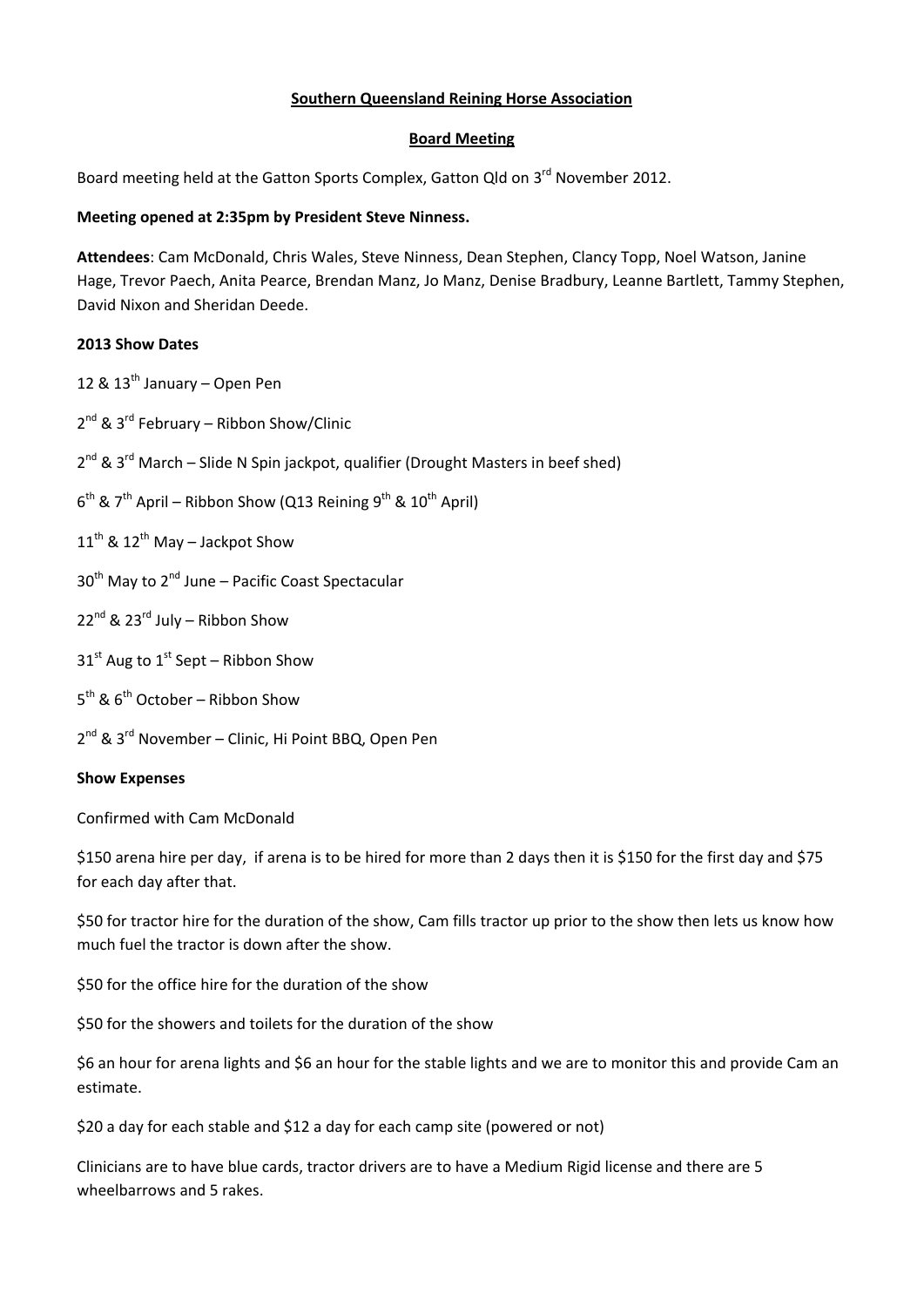The committee members are entitled to free stabling for 1 horse, free camping and do not pay a facility fee for the duration of the show. Committee members must demonstrate that they spend a reasonable amount of time supporting the club, to be decided by the President.

The club pays Cam for the committees stabling but does not pay Cam for the committees free camping.

## **Constitution Amendments**

- i) From paragraph 7(1) New Membership, remove the requirement for new members to be proposed and seconded. *Reason: this creates unnecessary red tape for new members.* **Unanimous.**
- ii) From paragraph 7(2)(b) remove the reference to the applicants proposer and seconder to *ensure consistency with proposal I)* **Unanimous.**
- iii) From paragraph 15(a) Composition of the board, reduce the number of required board members to a minimum of 8. **Unanimous.**
- iv) From paragraph 48 Financial Year, change the current financial year to  $1<sup>st</sup>$  January to  $31<sup>st</sup>$ December. *Reason: to align with the RA financial year and to ensure members are not having to renew their membership mid season.* **Passed in.**

## **Casual Vacancies and Portfolios**

Sheridan nominated Kyley Norman for a casual position on the committee,  $2^{nd}$  Tammy Stephen.

Chris Wales nominated John Bourke for a casual position on the committee, 2<sup>nd</sup> Steve Ninness.

Tammy Stephen nominated Jessica Watson for a casual position on the committee, 2<sup>nd</sup> Sheridan Deede.

Jo Manz nominated Darren Simpson for a casual position on the committee, 2<sup>nd</sup> Leanne Bartlett

Website & Facebook – Kyley Norman

Stable administration – Leanne Bartlett

Sponsorship, prizes & hi points – Denise Bradbury and Jo Manz

Newsletters – Tammy Stephen, Jessica Watson, Kyley Norman

Membership and media contact – Tammy Stephen

Clinics – Steve Ninness and Brendan Manz

- Bit judging roster Darren Simpson
- Scribe Anita Pearce (accepting payment only for PCRS)

### **Regulations**

### *Beginner Horse*

1. Open to any age HORSE that has not won three "Beginner Horse" events or any one handed event. Change "one handed event" to "any Sanctioned Event at any RA or NRHA show". **Unanimous**